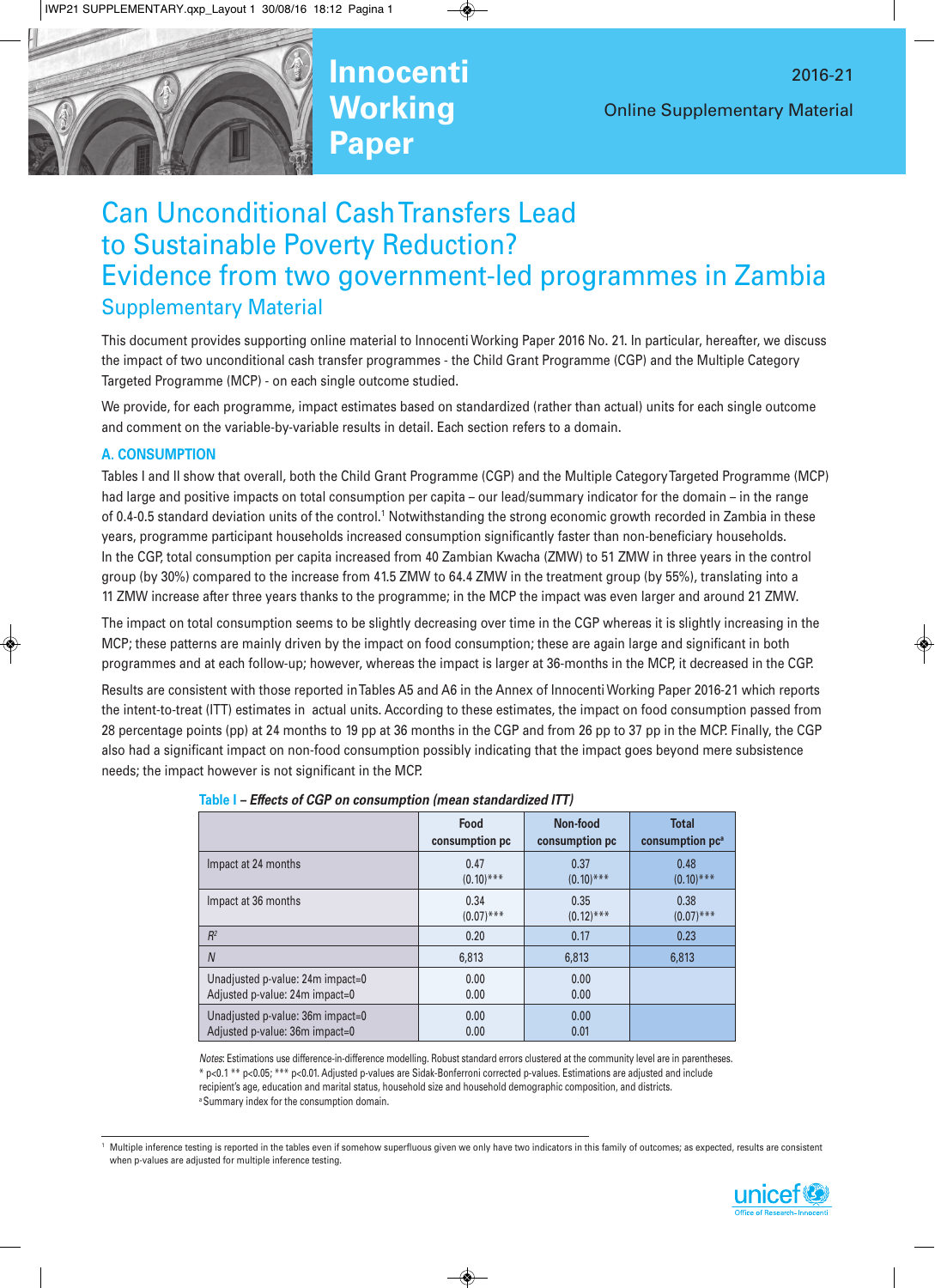|                                  | Food           | Non-food       | <b>Total</b>                |
|----------------------------------|----------------|----------------|-----------------------------|
|                                  | consumption pc | consumption pc | consumption pc <sup>a</sup> |
| Impact at 24 months              | 0.42           | 0.15           | 0.38                        |
|                                  | $(0.11)$ ***   | (0.10)         | $(0.10)$ ***                |
| Impact at 36 months              | 0.56           | 0.21           | 0.51                        |
|                                  | $(0.15)$ ***   | $(0.11)$ **    | $(0.14)$ ***                |
| $R^2$                            | 0.24           | 0.18           | 0.27                        |
| $\overline{N}$                   | 8,810          | 8,810          | 8,810                       |
| Unadjusted p-value: 24m impact=0 | 0.00           | 0.15           |                             |
| Adjusted p-value: 24m impact=0   | 0.00           | 0.27           |                             |
| Unadjusted p-value: 36m impact=0 | 0.00           | 0.05           |                             |
| Adjusted p-value: 36m impact=0   | 0.00           | 0.09           |                             |

#### **Table II** *– Effects of MCP on consumption (mean standardized ITT)*

*Notes:* Estimations use difference in difference modelling. Robust standard errors clustered at the community level are in parentheses. \* p<0.1 \*\* p<0.05; \*\*\* p<0.01. Adjusted p-values are Sidak-Bonferroni corrected p-values. Estimations are adjusted and include recipient's age, education and marital status, household size and household demographic composition, and districts. <sup>a</sup> Summary index for the consumption domain.

# **B. FOOD SECURITY**

Consistent with the impacts on food consumption discussed above, we find positive and significant impacts on the food security index around 0.5 standard deviation units of the control group in both programmes (slightly lower, 0.4 std, at 24 months in the MCP; seeTables III and IV).

In order to analyze the impact on each single indicator, we rely on the results of multiple inference testing. In the CGP, there is a significant impact on five out of the eight indicators at both follow-ups, with slightly larger impacts at 24 compared to 36 months. In the MCP, at 24 months there is a positive and significant impact only on four out of the eight indicators, however by the third year there is a positive and significant impact on each single indicator even after adjusting for multiple inference testing.

In both programmes, after three years, the impact on "never or rarely worry about food" is around 0.3-0.4 standard deviation units of the control group. In actual units (see tables A7 and A8 in the Appendix of Innocenti Working Paper 2016-21) these impacts translate into a 16-18 pp impact after three years depending on the programme. For instance, in the MCP, in three years, the proportion of households that do not or rarely worry about food almost tripled (from 15% to 42%) whereas in the control group it increased only by 9 pp.

**Table III** *– Effects of CGP on food security (mean standardized ITT)*

|                                  | Does not<br><b>WOrry</b><br>about<br>food | Able to eat<br>preferred<br>food | Does not<br>eat<br>unwanted<br>food | Does not<br>eat<br>smaller<br>meal | Does not<br>eat<br>fewer<br>meals | Does not<br>lack food<br>due to scarce<br><b>resources</b> | Does not<br>go to sleep<br>hungry<br>at night | Does not<br>go whole<br>day w/o<br>eating | <b>Food</b><br>security<br>scale<br>(HFIAS) <sup>a</sup> |
|----------------------------------|-------------------------------------------|----------------------------------|-------------------------------------|------------------------------------|-----------------------------------|------------------------------------------------------------|-----------------------------------------------|-------------------------------------------|----------------------------------------------------------|
| Impact at 24 months              | 0.37                                      | 0.28                             | 0.35                                | 0.39                               | 0.40                              | 0.28                                                       | 0.18                                          | 0.12                                      | 0.53                                                     |
|                                  | $(0.11)$ ***                              | $(0.13)$ **                      | $(0.13)$ ***                        | $(0.12)$ ***                       | $(0.11)$ ***                      | $(0.11)$ **                                                | (0.12)                                        | (0.13)                                    | $(0.11)$ ***                                             |
| Impact at 36 months              | 0.38                                      | 0.26                             | 0.26                                | 0.33                               | 0.44                              | 0.17                                                       | 0.14                                          | 0.06                                      | 0.53                                                     |
|                                  | $(0.13)$ ***                              | $(0.13)$ *                       | $(0.14)^*$                          | $(0.13)$ **                        | $(0.13)$ ***                      | (0.12)                                                     | (0.11)                                        | (0.12)                                    | $(0.13)$ ***                                             |
| $R^2$                            | 0.04                                      | 0.03                             | 0.03                                | 0.05                               | 0.06                              | 0.04                                                       | 0.03                                          | 0.02                                      | 0.10                                                     |
| $\overline{N}$                   | 6,815                                     | 6,802                            | 6,813                               | 6,812                              | 6,810                             | 6,804                                                      | 6,813                                         | 6,808                                     | 6,776                                                    |
| Unadjusted p-value: 24m impact=0 | 0.00                                      | 0.03                             | 0.01                                | 0.00                               | 0.00 <sub>1</sub>                 | 0.01                                                       | 0.13                                          | 0.32                                      |                                                          |
| Adjusted p-value: 24m impact=0   | 0.01                                      | 0.22                             | 0.07                                | 0.02                               | 0.00 <sub>1</sub>                 | 0.10                                                       | 0.67                                          | 0.96                                      |                                                          |
| Unadjusted p-value: 36m impact=0 | 0.00                                      | 0.05                             | 0.06                                | 0.01                               | 0.00 <sub>1</sub>                 | 0.16                                                       | 0.21                                          | 0.59                                      |                                                          |
| Adjusted p-value: 36m impact=0   | 0.04                                      | 0.35                             | 0.41                                | 0.10                               | 0.01                              | 0.75                                                       | 0.84                                          | 1.00 <sub>1</sub>                         |                                                          |

*Notes:* Estimations use difference in difference modelling. Robust standard errors clustered at the community level are in parentheses. \* p<0.1 \*\* p<0.05; \*\*\* p<0.01. Adjusted p-values are Sidak-Bonferroni corrected p-values. Estimations are adjusted and include recipient's age, education and marital status, household size and household demographic composition, and districts.

<sup>a</sup> Summary index for the food security domain.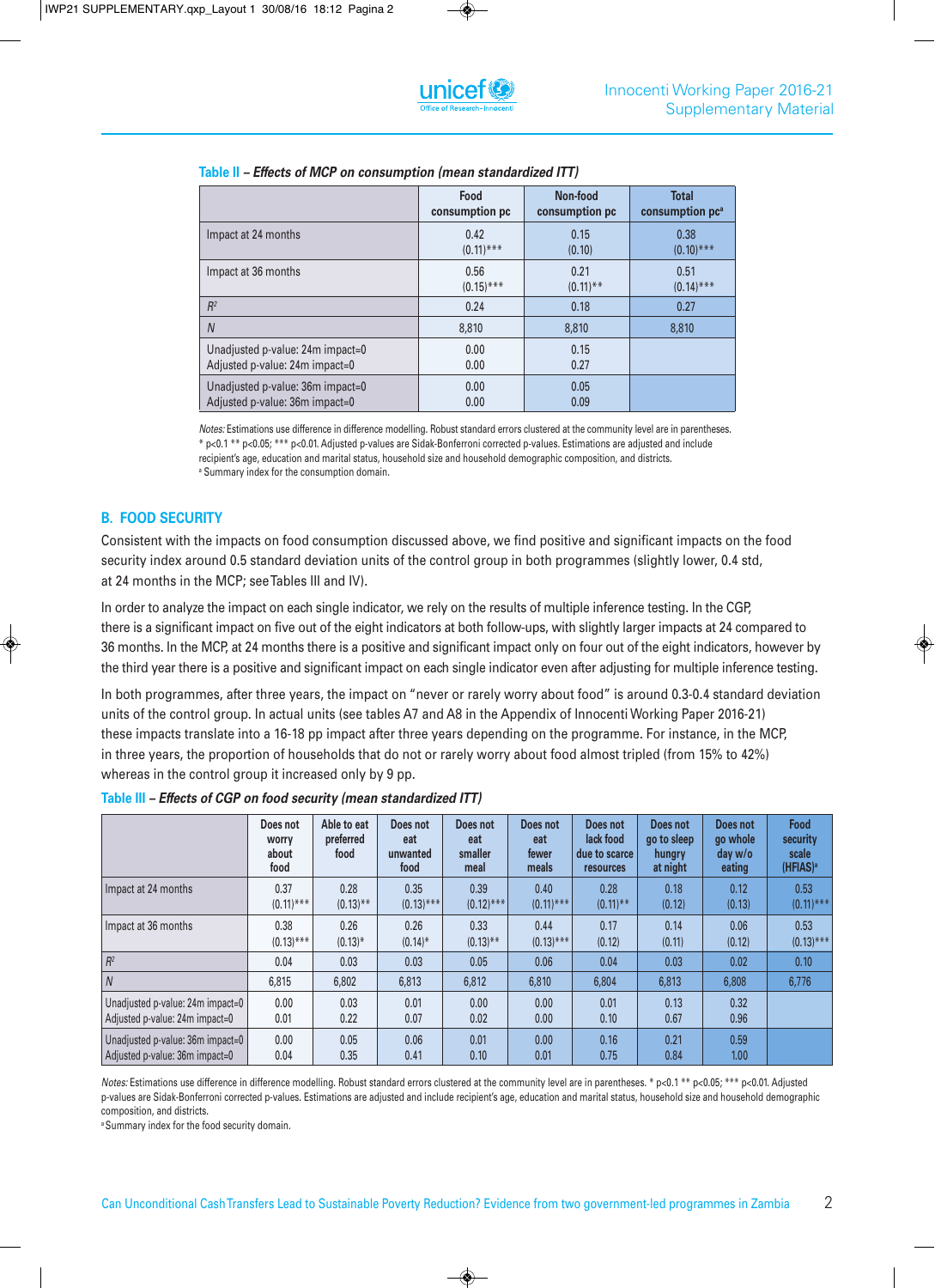|                                  | Does not<br>worry<br>about<br>food | Able to eat<br>preferred<br>food | Does not<br>eat<br>unwanted<br>food | Does not<br>eat<br>smaller<br>meal | Does not<br>eat<br>fewer<br>meals | Does not<br>lack food<br>due to scarce<br><b>resources</b> | Does not<br>go to sleep<br>hungry<br>at night | Does not<br>go whole<br>day w/o<br>eating | <b>Food</b><br>security<br>scale<br>(HFIAS) <sup>a</sup> |
|----------------------------------|------------------------------------|----------------------------------|-------------------------------------|------------------------------------|-----------------------------------|------------------------------------------------------------|-----------------------------------------------|-------------------------------------------|----------------------------------------------------------|
| Impact at 24 months              | 0.28                               | 0.32                             | 0.34                                | 0.31                               | 0.28                              | 0.07                                                       | 0.27                                          | 0.17                                      | 0.41                                                     |
|                                  | $(0.11)$ **                        | $(0.12)$ ***                     | $(0.11)$ ***                        | $(0.10)$ ***                       | $(0.10)$ ***                      | (0.11)                                                     | $(0.11)$ **                                   | $(0.10)*$                                 | $(0.10)$ ***                                             |
| Impact at 36 months              | 0.42                               | 0.41                             | 0.42                                | 0.39                               | 0.36                              | 0.34                                                       | 0.38                                          | 0.30                                      | 0.54                                                     |
|                                  | $(0.12)$ ***                       | $(0.12)$ ***                     | $(0.10)$ ***                        | $(0.09)$ ***                       | $(0.10)$ ***                      | $(0.09)$ ***                                               | $(0.09)$ ***                                  | $(0.09)$ ***                              | $(0.10)$ ***                                             |
| $R^2$                            | 0.03                               | 0.03                             | 0.03                                | 0.03                               | 0.03                              | 0.04                                                       | 0.06                                          | 0.04                                      | 0.08                                                     |
| $\overline{N}$                   | 8,800                              | 8,778                            | 8,801                               | 8,799                              | 8,792                             | 8,794                                                      | 8,802                                         | 8,801                                     | 8,733                                                    |
| Unadjusted p-value: 24m impact=0 | 0.01                               | 0.01                             | 0.00                                | 0.00                               | 0.01                              | 0.48                                                       | 0.02                                          | 0.10                                      |                                                          |
| Adjusted p-value: 24m impact=0   | 0.11                               | 0.05                             | 0.02                                | 0.02                               | 0.05                              | 1.00                                                       | 0.15                                          | 0.55                                      |                                                          |
| Unadjusted p-value: 36m impact=0 | 0.00                               | 0.00                             | 0.00                                | 0.00                               | 0.00 <sub>1</sub>                 | 0.00                                                       | 0.00                                          | 0.00                                      |                                                          |
| Adjusted p-value: 36m impact=0   | 0.00                               | 0.00                             | 0.00                                | 0.00                               | 0.00 <sub>1</sub>                 | 0.00 <sub>1</sub>                                          | 0.00                                          | 0.01                                      |                                                          |

# **Table IV** *– Effects of MCP on food security (mean standardized ITT)*

*Notes:* Estimations use difference in difference modelling. Robust standard errors clustered at the community level are in parentheses. \* p<0.1 \*\* p<0.05; \*\*\* p<0.01. Adjusted p-values are Sidak-Bonferroni corrected p-values. Estimations are adjusted and include recipient's age, education and marital status, household size and household demographic composition, and districts.

<sup>a</sup> Summary index for the food security domain.

#### **C. ASSETS AND LIVELIHOOD STRENGTHENING**

To help present the results, we computed three asset indices rather than reporting on each individual asset owned by the household. We computed a domestic, a livestock and a productive asset index.The impact is strong and impressive in both programmes and at each follow-up, and is well summarized by the 0.4-0.7 standard deviation units impact on the overall asset index (seeTables V and VI). Multiple inference testing confirms the significance of these results.The impacts seem to be relatively stable over time in the CGP, and increasing in the MCP.

The largest impacts are recorded in both programmes for the livestock index; the treatment mean is around 0.5 standard deviation units above the control mean at 36 months and even 0.71 standard deviation units in the MCP. The second largest impacts are recorded on domestic assets at 0.3-0.6 standard deviation units depending on programme and wave.

These results point to the fact that the impacts of these two unconditional transfers are impressive not only in the protective sphere but also in the productive one; indeed, households now own more livestock (in particular goats, chickens and ducks) and agricultural implements.

|                                  | Asset        | <b>Livestock</b> | <b>Productive asset</b> | <b>Overall asset</b>     |
|----------------------------------|--------------|------------------|-------------------------|--------------------------|
|                                  | index        | index            | index                   | <i>index<sup>a</sup></i> |
| Impact at 24 months              | 0.48         | 0.49             | 0.27                    | 0.56                     |
|                                  | $(0.07)$ *** | $(0.10)$ ***     | $(0.08)$ ***            | $(0.08)$ ***             |
| Impact at 36 months              | 0.47         | 0.54             | 0.25                    | 0.55                     |
|                                  | $(0.08)$ *** | $(0.09)$ ***     | $(0.08)$ ***            | $(0.09)$ ***             |
| $R^2$                            | 0.20         | 0.11             | 0.10                    | 0.20                     |
| $\overline{N}$                   | 6,801        | 6,808            | 6,794                   | 6,815                    |
| Unadjusted p-value: 24m impact=0 | 0.00         | 0.00             | 0.00                    |                          |
| Adjusted p-value: 24m impact=0   | 0.00         | 0.00             | 0.00                    |                          |
| Unadjusted p-value: 36m impact=0 | 0.00         | 0.00             | 0.00                    |                          |
| Adjusted p-value: 36m impact=0   | 0.00         | 0.00             | 0.01                    |                          |

#### **Table V** *– Effects of CGP on assets (mean standardized ITT)*

*Notes:* Estimations use difference in difference modelling. Robust standard errors clustered at the community level are in parentheses.

\* p<0.1; \*\* p<0.05; \*\*\* p<0.01. Adjusted p-values are Sidak-Bonferroni corrected p-values. Estimations are adjusted and include recipient's age, education and marital status, household size and household demographic composition, and districts.

<sup>a</sup> Summary index for the assets domain.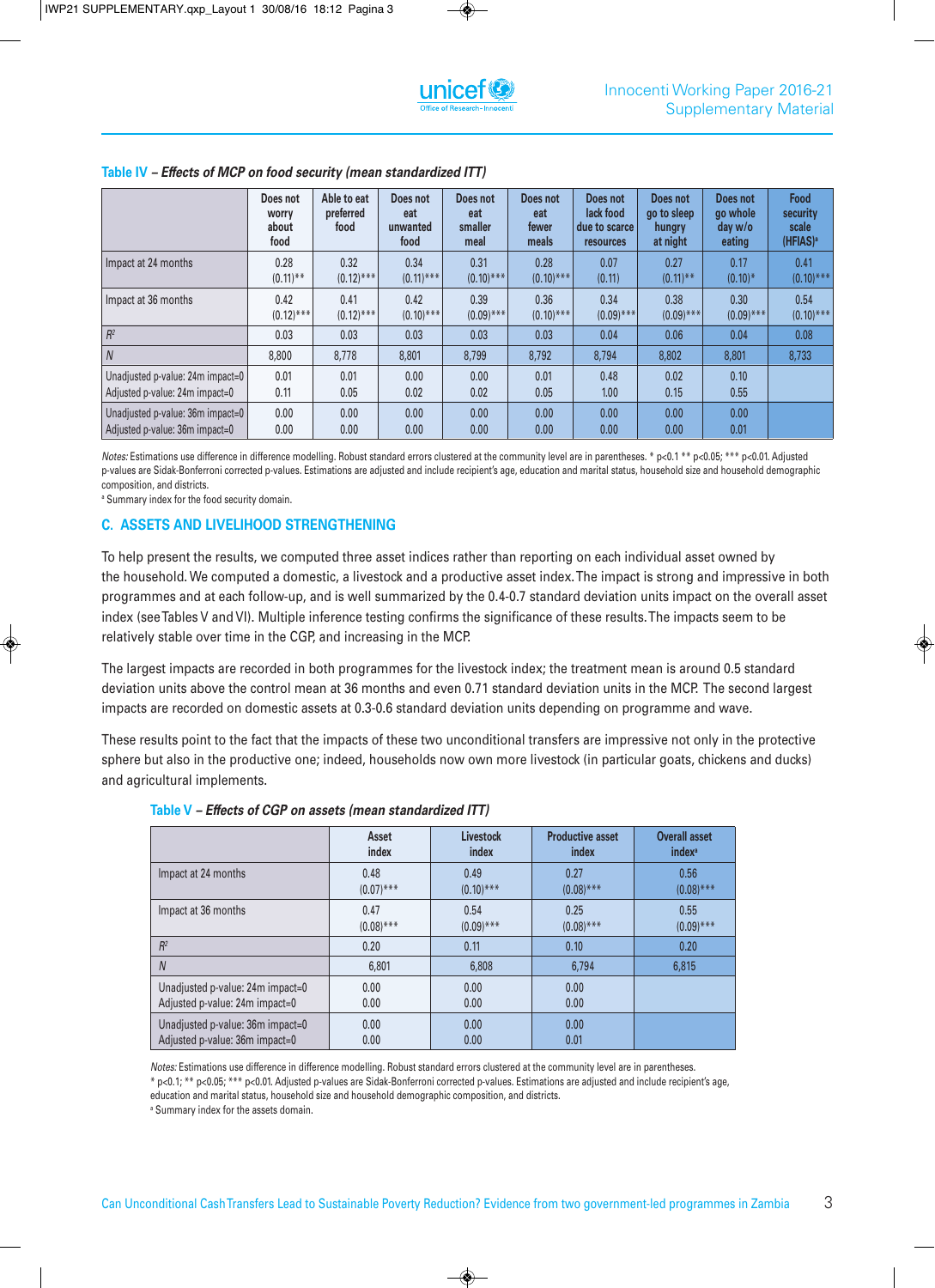|                                  | Asset        | <b>Livestock</b> | <b>Productive asset</b> | <b>Overall asset</b>     |  |
|----------------------------------|--------------|------------------|-------------------------|--------------------------|--|
|                                  | index        | index            | index                   | <i>index<sup>a</sup></i> |  |
| Impact at 24 months              | 0.31         | 0.49             | 0.22                    | 0.44                     |  |
|                                  | $(0.08)$ *** | $(0.07)$ ***     | $(0.08)$ ***            | $(0.08)$ ***             |  |
| Impact at 36 months              | 0.59         | 0.71             | 0.32                    | 0.72                     |  |
|                                  | $(0.09)$ *** | $(0.09)$ ***     | $(0.08)$ ***            | $(0.09)$ ***             |  |
| R <sup>2</sup>                   | 0.13         | 0.13             | 0.25                    | 0.25                     |  |
| $\overline{N}$                   | 8,801        | 8,580            | 8,801                   | 8,811                    |  |
| Unadjusted p-value: 24m impact=0 | 0.00         | 0.00             | 0.01                    |                          |  |
| Adjusted p-value: 24m impact=0   | 0.00         | 0.00             | 0.02                    |                          |  |
| Unadjusted p-value: 36m impact=0 | 0.00         | 0.00             | 0.00                    |                          |  |
| Adjusted p-value: 36m impact=0   | 0.00         | 0.00             | 0.00                    |                          |  |

#### **Table VI** *– Effects of MCP on assets (mean standardized ITT)*

*Notes*: Estimations use difference in difference modelling. Robust standard errors clustered at the community level are in parentheses. \* p<0.1; \*\* p<0.05; \*\*\* p<0.01. Adjusted p-values are Sidak-Bonferroni corrected p-values. Estimations are adjusted and include recipient's age, education and marital status, household size and household demographic composition, and districts.

<sup>a</sup> Summary index for the assets domain.

# **D. RELATIVE POVERTY**

The first two indicators in the relative poverty domain capture how the respondent perceives their household conditions with respect to others and the past, whereas the last indicator captures women's future expectations.

Overall, in both programmes, the impact on the summary index is extremely large (between 0.7 and 1.1 standard deviation units depending on programme and wave) and significant (seeTables VII and VIII).This result seems to be driven in both programmes by the impact on the first two indicators; indeed the impact on women's future expectations is not significant when we control for multiple inference testing. Also, the impact seems to be driven even more by how the household perceives its own conditions compared to the previous year. Indeed, the impact is around 1-1.4 standard deviation units depending on wave and programme.This translates into impacts of 20 pp and 30 pp impacts after three years in the CGP and MCP respectively; at 36 months 33 and 43 per cent of households in the treatment considered themselves better off compared to the previous year (see tables of means by wave:Table 7 for the CGP andTable 8 for the MCP in the main paper).

|                                  | Does not consider<br>household very poor | Better off than<br>12 months ago | <b>Believes life will be</b><br>better in future<br>(women) | <b>Relative poverty</b><br><i>index<sup>a</sup></i> |
|----------------------------------|------------------------------------------|----------------------------------|-------------------------------------------------------------|-----------------------------------------------------|
| Impact at 24 months              | 0.60                                     | 1.41                             | 0.21                                                        | 1.11                                                |
|                                  | $(0.10)$ ***                             | $(0.11)$ ***                     | $(0.10)$ **                                                 | $(0.11)$ ***                                        |
| Impact at 36 months              | 0.40                                     | 0.94                             | 0.12                                                        | 0.74                                                |
|                                  | $(0.09)$ ***                             | $(0.11)$ ***                     | (0.11)                                                      | $(0.11)$ ***                                        |
| R <sup>2</sup>                   | 0.14                                     | 0.20                             | 0.03                                                        | 0.22                                                |
| $\overline{N}$                   | 6,813                                    | 6,801                            | 6.707                                                       | 6,813                                               |
| Unadjusted p-value: 24m impact=0 | 0.00                                     | 0.00                             | 0.04                                                        |                                                     |
| Adjusted p-value: 24m impact=0   | 0.00                                     | 0.00                             | 0.12                                                        |                                                     |
| Unadjusted p-value: 36m impact=0 | 0.00                                     | 0.00                             | 0.28                                                        |                                                     |
| Adjusted p-value: 36m impact=0   | 0.00                                     | 0.00                             | 0.63                                                        |                                                     |

**Table VII** *– Effects of CGP on relative poverty (mean standardized ITT)*

*Notes:* Estimations use difference in difference modelling. Robust standard errors clustered at the community level are in parentheses. \* p<0.1; \*\* p<0.05; \*\*\* p<0.01. Adjusted p-values are Sidak-Bonferroni corrected p-values. Estimations are adjusted and include recipient's age,

education and marital status, household size and houùemographic composition, and districts.

<sup>a</sup> Summary index for the relative poverty domain.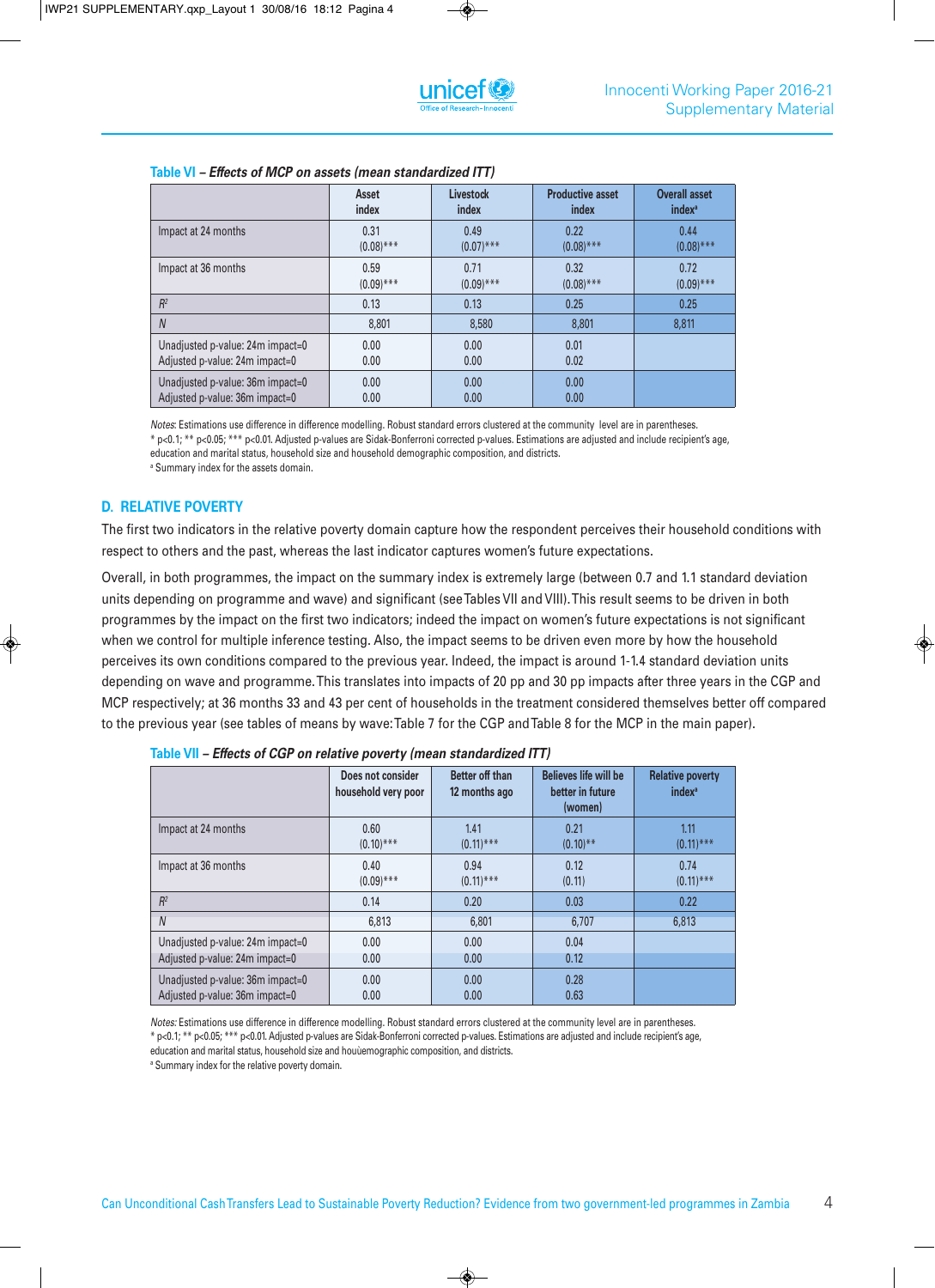|                                  | Does not consider<br>household very poor | Better off than<br>12 months ago | <b>Believes life will be</b><br>better in future<br>(women) | <b>Relative poverty</b><br><i>index<sup>a</sup></i> |
|----------------------------------|------------------------------------------|----------------------------------|-------------------------------------------------------------|-----------------------------------------------------|
| Impact at 24 months              | 0.53                                     | 1.42                             | 0.12                                                        | 1.05                                                |
|                                  | $(0.11)$ ***                             | $(0.13)$ ***                     | $(0.07)^*$                                                  | $(0.11)$ ***                                        |
| Impact at 36 months              | 0.62                                     | 1.20                             | 0.12                                                        | 0.97                                                |
|                                  | $(0.12)$ ***                             | $(0.12)$ ***                     | (0.09)                                                      | $(0.13)$ ***                                        |
| $R^2$                            | 0.09                                     | 0.19                             | 0.04                                                        | 0.17                                                |
| $\overline{N}$                   | 8.811                                    | 8,811                            | 7,879                                                       | 8.811                                               |
| Unadjusted p-value: 24m impact=0 | 0.00                                     | 0.00                             | 0.10                                                        |                                                     |
| Adjusted p-value: 24m impact=0   | 0.00                                     | 0.00                             | 0.27                                                        |                                                     |
| Unadjusted p-value: 36m impact=0 | 0.00                                     | 0.00                             | 0.18                                                        |                                                     |
| Adjusted p-value: 36m impact=0   | 0.00                                     | 0.00                             | 0.44                                                        |                                                     |

#### **Table VIII** *– Effects of MCP on relative poverty (mean standardized ITT)*

*Notes*: Estimations use difference in difference modelling. Robust standard errors clustered at the community level are in parentheses.

\* p<0.1; \*\* p<0.05; \*\*\* p<0.01. Adjusted p-values are Sidak-Bonferroni corrected p-values. Estimations are adjusted and include recipient's age,

education and marital status, household size and household demographic composition, and districts.

<sup>a</sup> Summary index for the relative poverty domain.

# **E. INCOME AND REVENUES**

The summary index for the Incomes and revenues domain brings together a number of indicators that captures mainly agricultural production and non-farm enterprises (NFEs). The impact on this index is statistically significant at both follow-ups and in both programmes, and is between 0.2 and 0.6 standard deviation units depending on follow-up and programme (see Tables IX and X).

In the CGP, these results seem to be driven mainly by investments in NFEs whereas in the MCP by investments in agricultural production. Indeed, the impact on the value of harvest is significant in the MCP but not in CGP and the impact on the amount spent on agricultural inputs is significant in both programmes at 24 months but only at 36 months in the MCP. However, only the CGP seemed to have had an impact on households operating a NFE and its revenues. Households are spending more for agricultural production in both programmes (though the impact is not significant at 36 months in the CGP).

Multiple inference testing in this case seems superfluous given there is complete consistency between significance levels using adjusted and unadjusted p-values.

**Table IX** *– Effects of CGP on incomes and revenues (mean standardized ITT)*

|                                                                    | Value<br>of harvest | Amount spent<br>on agricultural<br><i>inputs</i> | <b>Operating</b><br>a NFE | <b>Revenues</b><br>from NFE <sub>s</sub> | <b>Operating</b><br>a NFE | <b>Revenues</b><br>from NFE <sub>s</sub> | Income and<br><b>revenues</b><br>index <sup>a</sup> | Income and<br><b>revenues</b><br><i>index<sup>a</sup></i> |
|--------------------------------------------------------------------|---------------------|--------------------------------------------------|---------------------------|------------------------------------------|---------------------------|------------------------------------------|-----------------------------------------------------|-----------------------------------------------------------|
| Impact at 24 months                                                | 0.15<br>(0.10)      | 0.52<br>$(0.11)$ ***                             | 0.36<br>$(0.09)$ ***      | 0.47<br>$(0.10)$ ***                     |                           |                                          | 0.62<br>$(0.08)$ ***                                |                                                           |
| Impact at 36 months                                                | 0.13<br>(0.11)      | 0.04<br>(0.12)                                   |                           |                                          | 0.30<br>$(0.07)$ ***      | 0.33<br>$(0.07)$ ***                     |                                                     | 0.35<br>$(0.07)$ ***                                      |
| $R^2$                                                              | 0.13                | 0.07                                             | 0.09                      | 0.12                                     | 0.17                      | 0.17                                     | 0.15                                                | 0.14                                                      |
| $\overline{N}$                                                     | 6,816               | 6,816                                            | 2,272                     | 2,272                                    | 2,272                     | 2,272                                    | 2,272                                               | 2,272                                                     |
| Unadjusted p-value: 24m impact=0<br>Adjusted p-value: 24m impact=0 | 0.13<br>0.43        | 0.00<br>0.00                                     | 0.00<br>0.00              | 0.00<br>0.00                             |                           |                                          |                                                     |                                                           |
| Unadjusted p-value: 36m impact=0<br>Adjusted p-value: 36m impact=0 | 0.25<br>0.68        | 0.73<br>0.99                                     |                           |                                          | 0.00<br>0.00              | 0.00<br>0.00                             |                                                     |                                                           |

*Notes*: Estimations use difference in difference modelling (single-difference for NFE outcomes and Income and Revenue index). Robust standard errors clustered at the community level are in parentheses. \* p<0.1 \*\* p<0.05; \*\*\* p<0.01. Adjusted p-values are Sidak-Bonferroni corrected p-values. Estimations are adjusted and include recipient's age, education and marital status, household size and household demographic composition, and districts.

<sup>a</sup> Summary index for the incomes and revenues domain.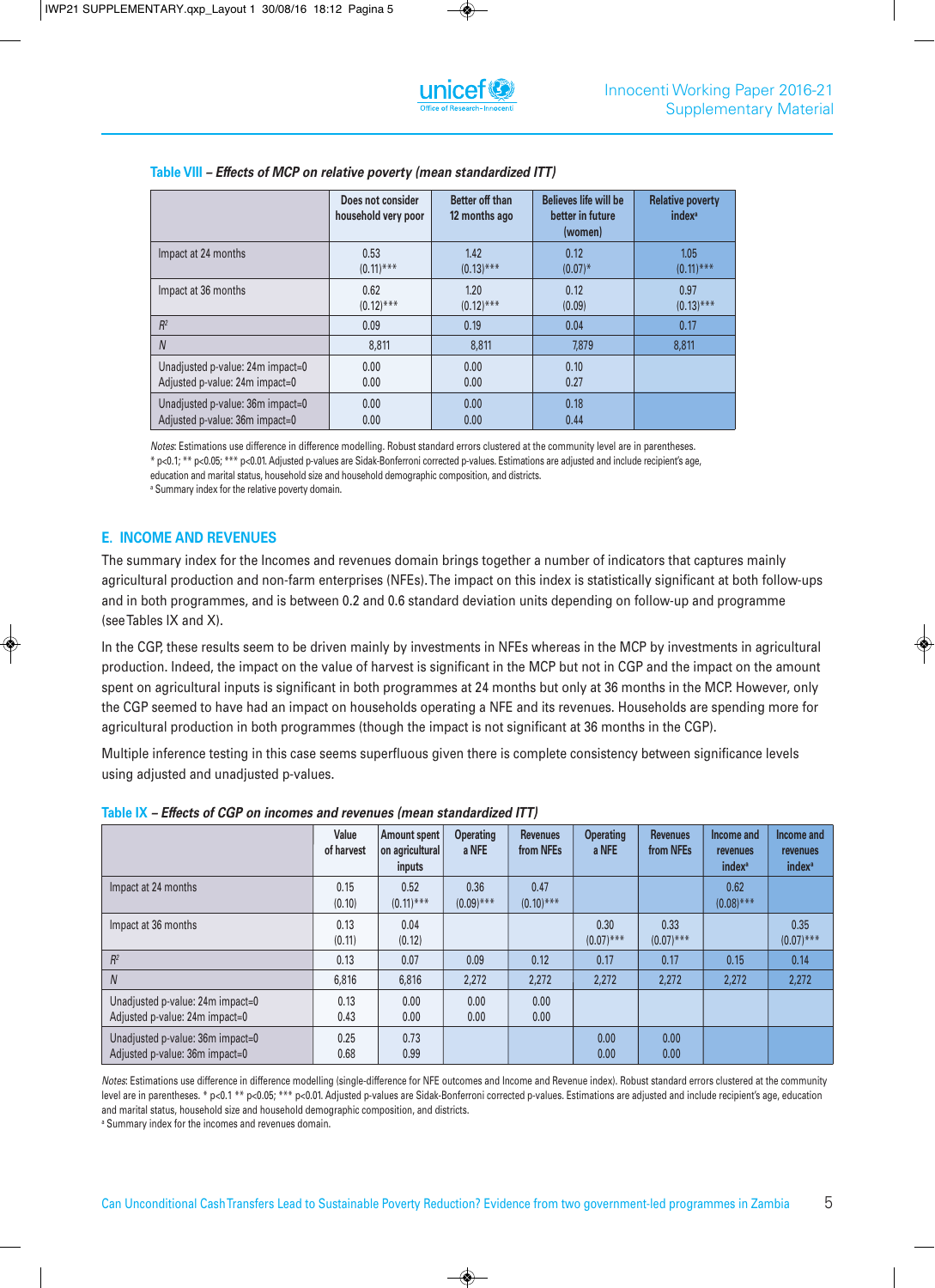|                                                                    | Value<br>of harvest  | Amount spent<br>on agricultural<br>inputs | <b>Operating</b><br>a NFE | <b>Revenues</b><br>from NFEs | <b>Operating</b><br>a NFE | <b>Revenues</b><br>from NFEs | Income and<br>revenues<br><i>index<sup>a</sup></i> | Income and<br>revenues<br><i>index<sup>a</sup></i> |
|--------------------------------------------------------------------|----------------------|-------------------------------------------|---------------------------|------------------------------|---------------------------|------------------------------|----------------------------------------------------|----------------------------------------------------|
| Impact at 24 months                                                | 0.28<br>$(0.09)$ *** | 0.48<br>$(0.10)$ ***                      | $-0.04$<br>(0.09)         | $-0.01$<br>(0.09)            |                           |                              | 0.19<br>$(0.09)$ **                                |                                                    |
| Impact at 36 months                                                | 0.44<br>$(0.09)$ *** | 0.63<br>$(0.09)$ ***                      |                           |                              | 0.06<br>(0.07)            | 0.08<br>(0.08)               |                                                    | 0.36<br>$(0.07)$ ***                               |
| $R^2$                                                              | 0.13                 | 0.10                                      | 0.02                      | 0.02                         | 0.02                      | 0.02                         | 0.07                                               | 0.08                                               |
| $\overline{N}$                                                     | 8,811                | 8,811                                     | 2,937                     | 2,937                        | 2,934                     | 2,934                        | 2,937                                              | 2,937                                              |
| Unadjusted p-value: 24m impact=0<br>Adjusted p-value: 24m impact=0 | 0.00<br>0.01         | 0.00<br>0.00                              | 0.64<br>0.98              | 0.91<br>1.00                 |                           |                              |                                                    |                                                    |
| Unadjusted p-value: 36m impact=0<br>Adjusted p-value: 36m impact=0 | 0.00<br>0.00         | 0.00<br>0.00                              |                           |                              | 0.42<br>0.89              | 0.29<br>0.74                 |                                                    |                                                    |

#### **Table X** *– Effects of MCP on incomes and revenues (mean standardized ITT)*

*Notes:* Estimations use difference in difference modelling (single difference for NFE outcomes and domain index). Robust standard errors clustered at the community level are in parentheses. \* p<0.1 \*\* p<0.05; \*\*\* p<0.01. Adjusted p-values are Sidak-Bonferroni corrected p-values. Estimations are adjusted and include recipient's age, education and marital status, household size and household demographic composition, and districts.

<sup>a</sup> Summary index for the incomes and revenues domain.

#### **F. FINANCE AND DEBT**

In this section, we investigate whether an unconditional cash transfer can lead to an increase in (women's) cash savings, a reduction in long-standing debts as well as a reduction in the proportion of households that take on a new loan. It could be debatable whether being able to take out a new loan is positive or negative; our reasoning would be that a new loan for subsistence and/or consumption only would be a 'bad' loan whereas a loan to open up a new activity or for some other form of investment would be a 'good' loan. In the MCP and CGP samples, the vast majority of new loans is taken up for subsistence reasons and, in this light, we consider a reduction, rather than an increase, in new loans as a positive impact. 2

Overall, there is a positive impact on our summary index in both programmes and waves (seeTables XI and XII), around 0.3 standard deviation units of the respective control group. At 24 months, in the CGP, the impact is larger and around 0.6 standard deviation units, however it is not directly comparable with the summary index at 36 months as the latter does not include information on debts and loans that, in the CGP, was only collected during the 36-month follow-up. Impacts are very large on the proportion of women holding cash savings, slightly decreasing over time in the CGP<sup>3</sup> and increasing in the MCP (22 pp and 10 pp at 24 and 36 months in the CGP; 14 pp both at 24 and 36 months in the MCP). Impacts are found not only on the extensive but also on the intensive margins, namely on the amount saved. At the same time, as women increase their savings the financial situation of households is further improved by a reduction in debts and in new loans in the MCP (though only at 24 months; these impacts are not significant anymore at 36 months); in the CGP, there is a significant impact on reduction in long-outstanding debts but not on new loans.

| Table XI - Effects of CGP on finance and debt (mean standardized ITT) |  |
|-----------------------------------------------------------------------|--|
|-----------------------------------------------------------------------|--|

|                                                                    | Holding<br>any savings<br>(women) | Amount<br>saved<br>(women) | <b>No</b><br>outstanding<br>debt | <b>Reduction</b><br>in amount<br>owed  | No new<br>borrowing | <b>Reduction</b><br>in amount<br><b>borrowed</b> | <b>Finance</b><br>and debt<br><i>index<sup>a</sup></i> | <b>Finance</b><br>and debt<br><i>index<sup>a</sup></i> |
|--------------------------------------------------------------------|-----------------------------------|----------------------------|----------------------------------|----------------------------------------|---------------------|--------------------------------------------------|--------------------------------------------------------|--------------------------------------------------------|
| Impact at 24 months                                                | 0.53<br>$(0.12)$ ***              | 0.61<br>$(0.11)$ ***       |                                  |                                        |                     |                                                  | 0.58<br>$(0.12)$ ***                                   |                                                        |
| Impact at 36 months                                                | 0.23<br>$(0.12)^*$                | 0.30<br>$(0.10)$ ***       | 0.19<br>$(0.05)$ ***             | 0.19<br>$(0.05)$ ***                   | 0.04<br>(0.07)      | 0.03<br>(0.07)                                   | $(0.08)$ ***                                           | 0.29                                                   |
| $R^2$                                                              | 0.06                              | 0.08                       | 0.02                             | 0.02                                   | 0.01                | 0.02                                             | 0.07                                                   | 0.04                                                   |
| $\overline{N}$                                                     | 6,667                             | 6,658                      | 2,272                            | 2,270                                  | 2,271               | 2,271                                            | 6.667                                                  | 2,272                                                  |
| Unadjusted p-value: 24m impact=0<br>Adjusted p-value: 24m impact=0 | 0.00<br>0.00                      | 0.00<br>0.00               |                                  |                                        |                     |                                                  |                                                        |                                                        |
| Unadjusted p-value: 36m impact=0<br>Adjusted p-value: 36m impact=0 | 0.05<br>0.27                      | 0.01<br>0.04               | 0.00<br>0.00                     | 0.00 <sub>1</sub><br>0.00 <sub>1</sub> | 0.56<br>0.99        | 0.67<br>1.00                                     |                                                        |                                                        |

*Notes:* Estimations use difference in difference modelling (single-difference for outstanding debt and credit outcomes and the Finance & Debt index at 36m). Robust standard errors clustered at the community level are in parentheses. \* p<0.1 \*\* p<0.05; \*\*\* p<0.01. Adjusted p-values are Sidak-Bonferroni corrected p-values. Estimations are adjusted and include recipient's age, education and marital status, household size and household demographic composition, and districts. <sup>a</sup> Summary index for the finance and debt domain.

<sup>&</sup>lt;sup>2</sup> When discussing borrowing we refer to informal borrowing.

<sup>&</sup>lt;sup>3</sup> However, data show that impacts increase in magnitude again at 48 months (14.7 pp).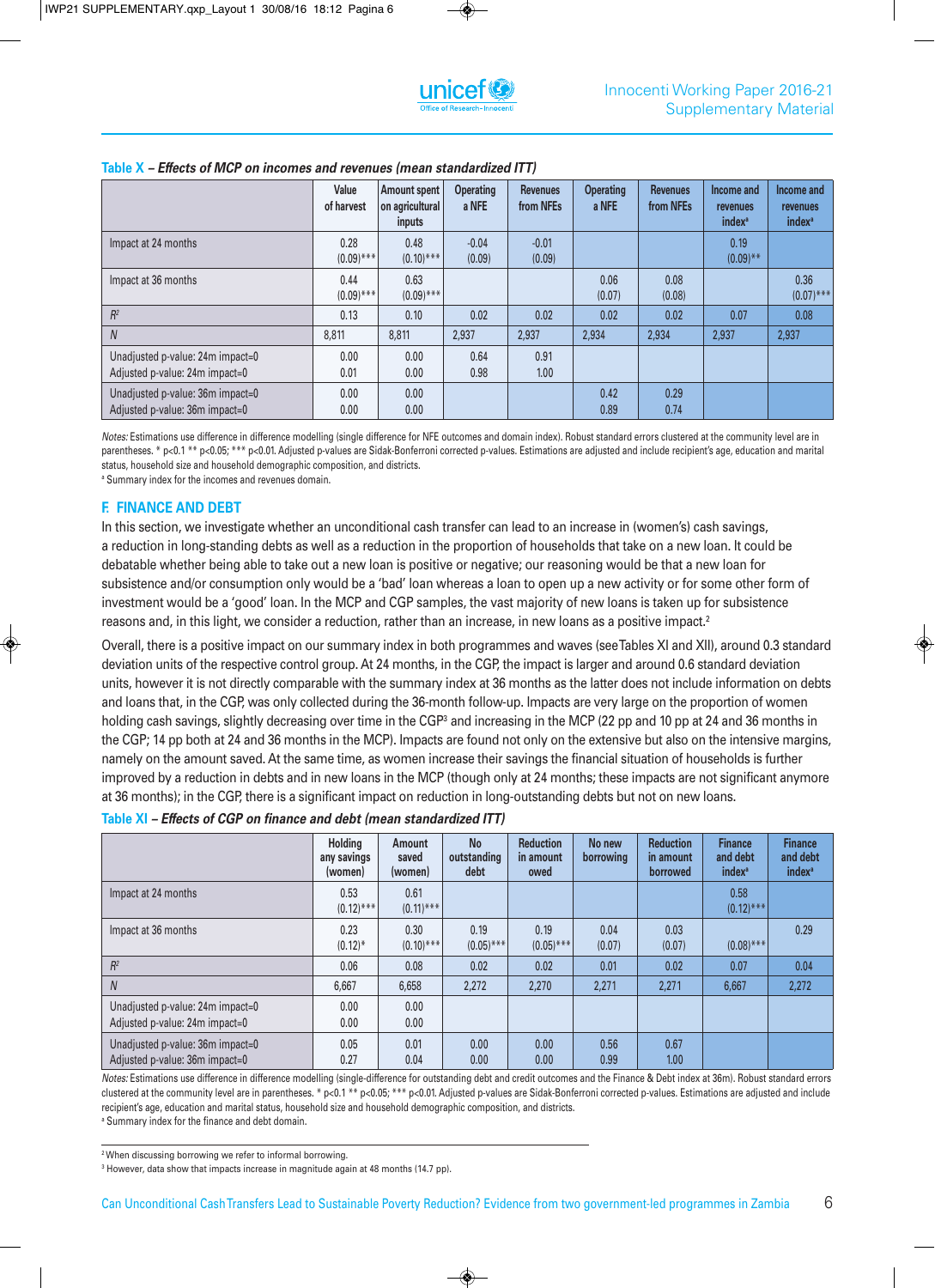

#### **Table XII** *– Effects of MCP on finance and debt (mean standardized ITT)*

|                                                                    | Holding<br>any<br>savings<br>(women) | Amount<br>saved<br>(women) | <b>No</b><br>outstanding<br>debt | Reduction<br>amount<br>owed | No new<br>borrowing | <b>Reduction</b><br>in amount<br>borrowed | <b>No</b><br>outstanding<br>debt | <b>Reduction</b><br>in amount<br>owed | No new<br>borrowing | <b>Reduction</b><br>in amount<br>borrowed | <b>Finance</b><br>and debt<br><i>index<sup>a</sup></i><br>(SD) | <b>Finance</b><br>and debt<br><i>index<sup>a</sup></i><br>(SD) |
|--------------------------------------------------------------------|--------------------------------------|----------------------------|----------------------------------|-----------------------------|---------------------|-------------------------------------------|----------------------------------|---------------------------------------|---------------------|-------------------------------------------|----------------------------------------------------------------|----------------------------------------------------------------|
| Impact at 24 months                                                | 0.34<br>$(0.11)$ ***                 | 0.38<br>$(0.11)$ ***       | 0.11<br>$(0.05)$ **              | 0.11<br>$(0.05)$ **         | 0.14<br>$(0.06)$ ** | 0.14<br>$(0.05)$ **                       |                                  |                                       |                     |                                           | 0.34<br>$(0.08)$ ***                                           |                                                                |
| Impact at 36 months                                                | 0.47<br>$(0.10)$ ***                 | 0.50<br>$(0.11)$ ***       |                                  |                             |                     |                                           | 0.04<br>(0.04)                   | 0.03<br>(0.04)                        | 0.06<br>(0.05)      | 0.06<br>(0.05)                            |                                                                | 0.33<br>$(0.06)$ ***                                           |
| $R^2$                                                              | 0.04                                 | 0.04                       | 0.02                             | 0.02                        | 0.03                | 0.03                                      | 0.01                             | 0.02                                  | 0.02                | 0.02                                      | 0.06                                                           | 0.03                                                           |
| $\overline{N}$                                                     | 7,860                                | 7,854                      | 2,936                            | 2,930                       | 2,933               | 2,926                                     | 2,936                            | 2,932                                 | 2,934               | 2,933                                     | 2,937                                                          | 2,936                                                          |
| Unadjusted p-value: 24m impact=0<br>Adjusted p-value: 24m impact=0 | 0.00<br>0.02                         | 0.00<br>0.00               | 0.03<br>0.14                     | 0.03<br>0.15                | 0.02<br>0.12        | 0.01<br>0.09                              |                                  |                                       |                     |                                           |                                                                |                                                                |
| Unadjusted p-value: 36m impact=0<br>Adjusted p-value: 36m impact=0 | 0.00<br>0.00                         | 0.00<br>0.00               |                                  |                             |                     |                                           | 0.31<br>0.89                     | 0.53<br>0.99                          | 0.24<br>0.81        | 0.21<br>0.75                              |                                                                |                                                                |

Notes: Estimations use difference in difference modelling (single difference for debt and credit outcomes and domain index). Robust standard errors clustered at the community level are in parentheses. \* p<0.1 \*\* p<0.05; \*\* Bonferroni corrected p-values. Estimations are adjusted and include recipient's age, education and marital status, household size and household demographic composition, and districts. <sup>a</sup> Summary index for the finance and debt domain.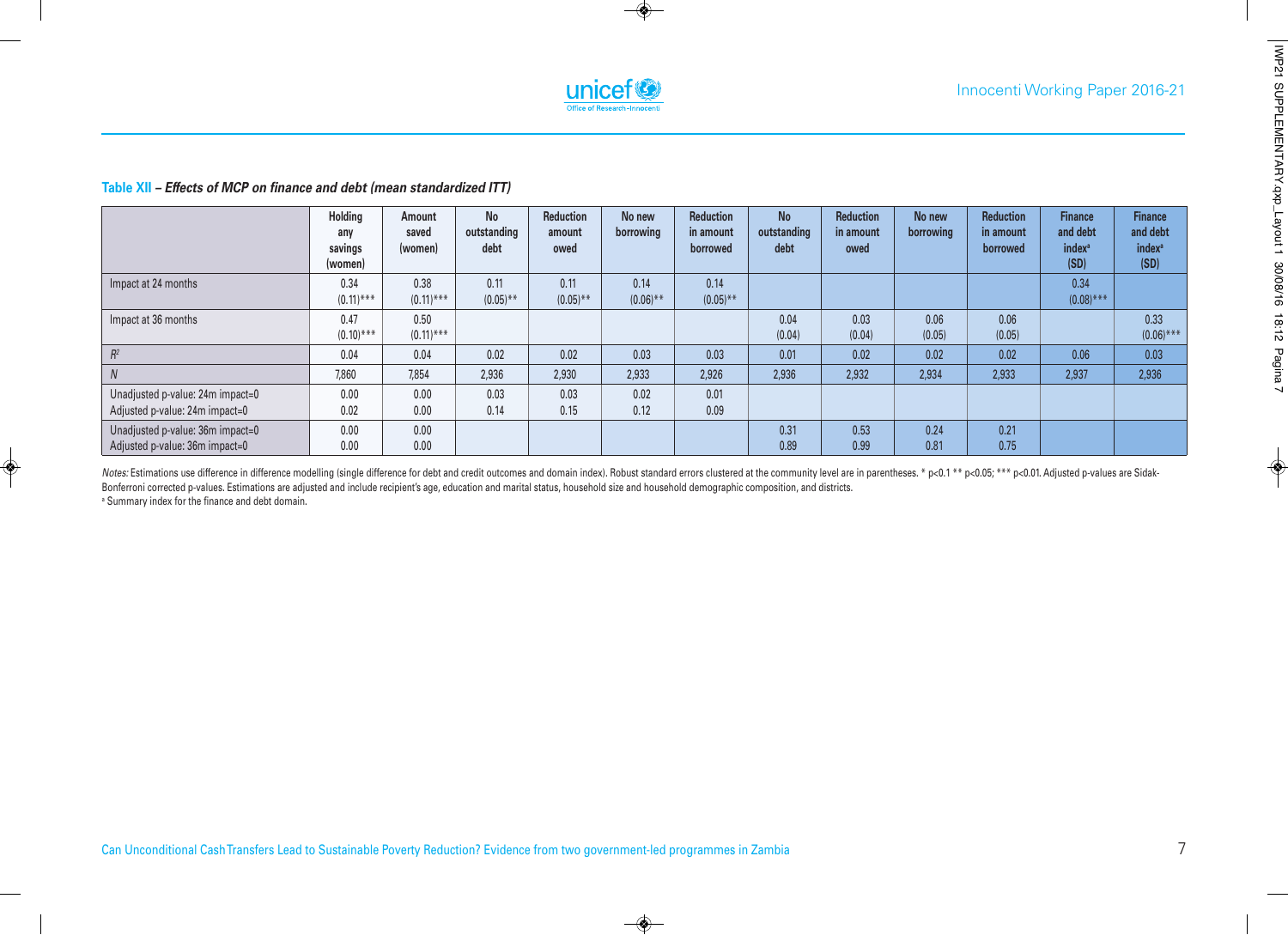#### **G SCHOOLING**

In this section we focus on the schooling of older children (11-17) and in particular we look at whether the child is currently attending school and the number of days attended in the prior week.

Why do we focus on secondary school-aged children?This is a critical age; children in this age group are transitioning from primary to secondary schools, the shadow price of schooling increases and children are at a higher risk of dropping out at an age in which schooling and work often become substitutes rather than complementary. In the CGP, however, given demographic targeting criteria, there are fewer households with older children; even if not necessarily representative, we are still using this age group for the comparison of schooling outcomes with MCP.

As already highlighted in Handa et al. (2016), there is no overall impact on schooling (enrolment) in the CGP4 (seeTable XIII). On the other hand, there are strong impacts on schooling in the MCP<sup>5</sup> of between 10 and 11 percentage points as regards children currently attending and 0.5 more days in attendance (seeTable A18 in the Annex). Overall, the impact on the schooling index is around 0.2 standard deviation units of the control group (seeTable XIV).

Looking at the table of means over time by treatment status (Table 7 for the CGP andTable 8 for the MCP in the main paper), it is possible to see that in the MCP the positive impact on these schooling indicators means that, in actual units, these indicators worsen over time but they worsened less than if they had not received the intervention; indeed, in the control group around 80 per cent of children were attending at baseline compared to only 66 per cent at endline (-14 pp) whereas in the control group 75 per cent on children were attending at baseline compared to 71 per cent at endline (-4 pp).

|                            | <b>Currently</b> | <b>Days attended</b> | <b>Schooling</b>         |
|----------------------------|------------------|----------------------|--------------------------|
|                            | enrolled         | in prior week        | <i>index<sup>a</sup></i> |
| Impact at 24 months        | $-0.03$          | 0.01                 | $-0.02$                  |
|                            | (0.07)           | (0.08)               | (0.07)                   |
| Impact at 36 months        | 0.05             | 0.07                 | 0.07                     |
|                            | (0.07)           | (0.08)               | (0.07)                   |
| $R^2$                      | 0.07             | 0.07                 | 0.07                     |
| $\overline{N}$             | 6,033            | 5,905                | 6,033                    |
| Unadjusted p-value: DD24=0 | 0.60             | 0.94                 |                          |
| Adjusted p-value: DD24=0   | 0.84             | 1.00                 |                          |
| Unadjusted p-value: DD36=0 | 0.41             | 0.35                 |                          |
| Adjusted p-value: DD36=0   | 0.66             | 0.57                 |                          |

**Table XIII** *– Effects of CGP on schooling 11-17 (mean standardized ITT)*

*Notes:* Estimations use difference in difference modelling. Robust standard errors clustered at the community level are in parentheses. \* p<0.1; \*\* p<0.05; \*\*\* p<0.01. Adjusted p-values are Sidak-Bonferroni corrected p-values. Estimations are adjusted and include recipient's age, education and marital status, household size and household demographic composition, and districts. <sup>a</sup> Summary index for the schooling domain.

<sup>4</sup> Even though there are some heterogeneous impacts by age group, in particular on children 11-14.

<sup>5</sup> Note that even though at baseline, in the MCP, the probability of attending school was not balanced between treatment arms (higher in the control group than in the treatment group), we are controlling for a number of baseline demographic variables that should increase the credibility of our impact estimates.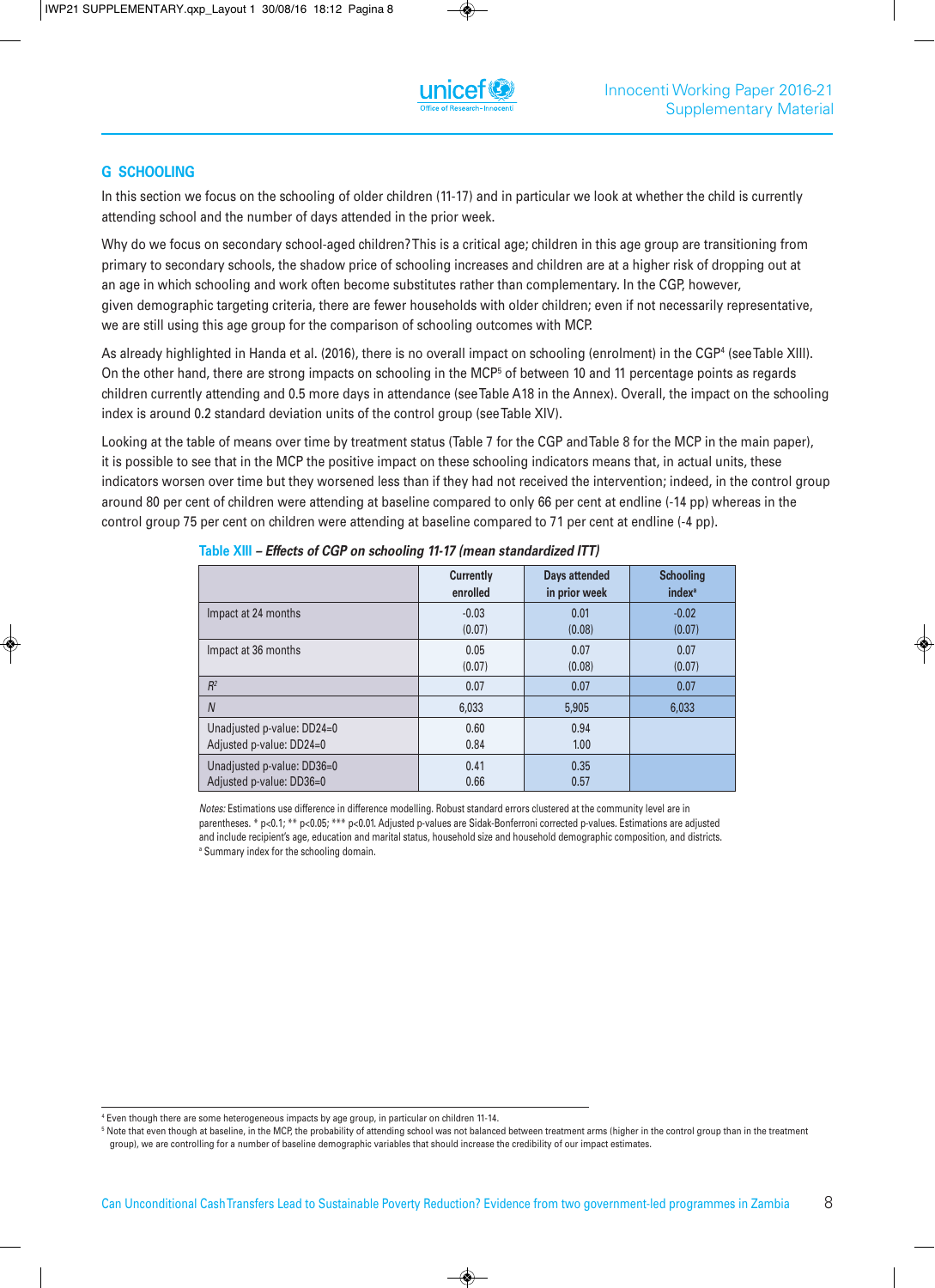|                            | <b>Currently</b> | Days attended | <b>Schooling</b>         |
|----------------------------|------------------|---------------|--------------------------|
|                            | enrolled         | in prior week | <i>index<sup>a</sup></i> |
| Impact at 24 months        | 0.26             | 0.19          | 0.23                     |
|                            | $(0.06)$ ***     | $(0.08)$ **   | $(0.06)$ ***             |
| Impact at 36 months        | 0.21             | 0.23          | 0.23                     |
|                            | $(0.06)$ ***     | $(0.07)$ ***  | $(0.06)$ ***             |
| $R^2$                      | 0.04             | 0.03          | 0.04                     |
| $\overline{N}$             | 10,442           | 9,854         | 10,442                   |
| Unadjusted p-value: DD24=0 | 0.00             | 0.02          |                          |
| Adjusted p-value: DD24=0   | 0.00             | 0.04          |                          |
| Unadjusted p-value: DD36=0 | 0.00             | 0.00          |                          |
| Adjusted p-value: DD36=0   | 0.00             | 0.00          |                          |

# **Table XIV** *– Effects of MCP on schooling 11-17 (mean standardized ITT)*

Notes: Estimations use difference in difference modelling. Robust standard errors clustered at the community level are in parentheses. \* p<0.1; \*\* p<0.05; \*\*\* p<0.01. Adjusted p-values are Sidak-Bonferroni corrected p-values. Estimations are adjusted and include recipient's age, education and marital status, household size and household demographic composition, and districts. <sup>a</sup> Summary index for the schooling domain.

#### **H. MATERIAL NEEDS**

Both surveys asked for every child between the age of 5 and 17 whether they owned a pair of shoes, two sets of clothes and a blanket.Tables XV and XVI report the results for the CGP and MCP respectively. Overall, the impact on the summary index is strong and significant in both programmes and follow-ups and somewhat larger in the CGP.

In the CGP, the larger impacts are recorded on shoes (34 pp and 27 pp at 24 and 36 months respectively, seeTable in Annex) and then blanket (20 pp and 12 pp in the two follow-ups), while two sets of clothes is hardly significant once we adjust p-values for multiple inference testing. Impacts in the MCP are very similar to those found in the CGP, although impacts are found also on two sets of clothes at 36 months (11 pp, seeTable A20 in the Appendix of Innocenti Working Paper 2016-21).

|                            | <b>Shoes</b> | Two sets of clothes | <b>Blanket</b> | Material needs index <sup>a</sup> |
|----------------------------|--------------|---------------------|----------------|-----------------------------------|
| Impact at 24 months        | 0.74         | 0.25                | 0.48           | 0.81                              |
|                            | $(0.12)$ *** | $(0.11)$ **         | $(0.11)$ ***   | $(0.13)$ ***                      |
| Impact at 36 months        | 0.54         | 0.10                | 0.35           | 0.57                              |
|                            | $(0.10)$ *** | (0.11)              | $(0.11)$ ***   | $(0.10)$ ***                      |
| $R^2$                      | 0.16         | 0.06                | 0.10           | 0.16                              |
| $\overline{N}$             | 14,828       | 14,821              | 14,827         | 14,813                            |
| Unadjusted p-value: DD24=0 | 0.00         | 0.03                | 0.00           |                                   |
| Adjusted p-value: DD24=0   | 0.00         | 0.07                | 0.00           |                                   |
| Unadjusted p-value: DD36=0 | 0.00         | 0.36                | 0.00           |                                   |
| Adjusted p-value: DD36=0   | 0.00         | 0.73                | 0.01           |                                   |

**Table XV** *– Effects of CGP on material needs 5-17 (mean standardized ITT)*

*Notes:* Estimations use difference in difference modelling. Robust standard errors clustered at the community level are in parentheses.

\* p<0.1; \*\* p<0.05; \*\*\* p<0.01. Adjusted p-values are Sidak-Bonferroni corrected p-values. Estimations are adjusted and include recipient's age, education and marital status, household size and household demographic composition, and districts.

<sup>a</sup> Summary index for the material needs domain.